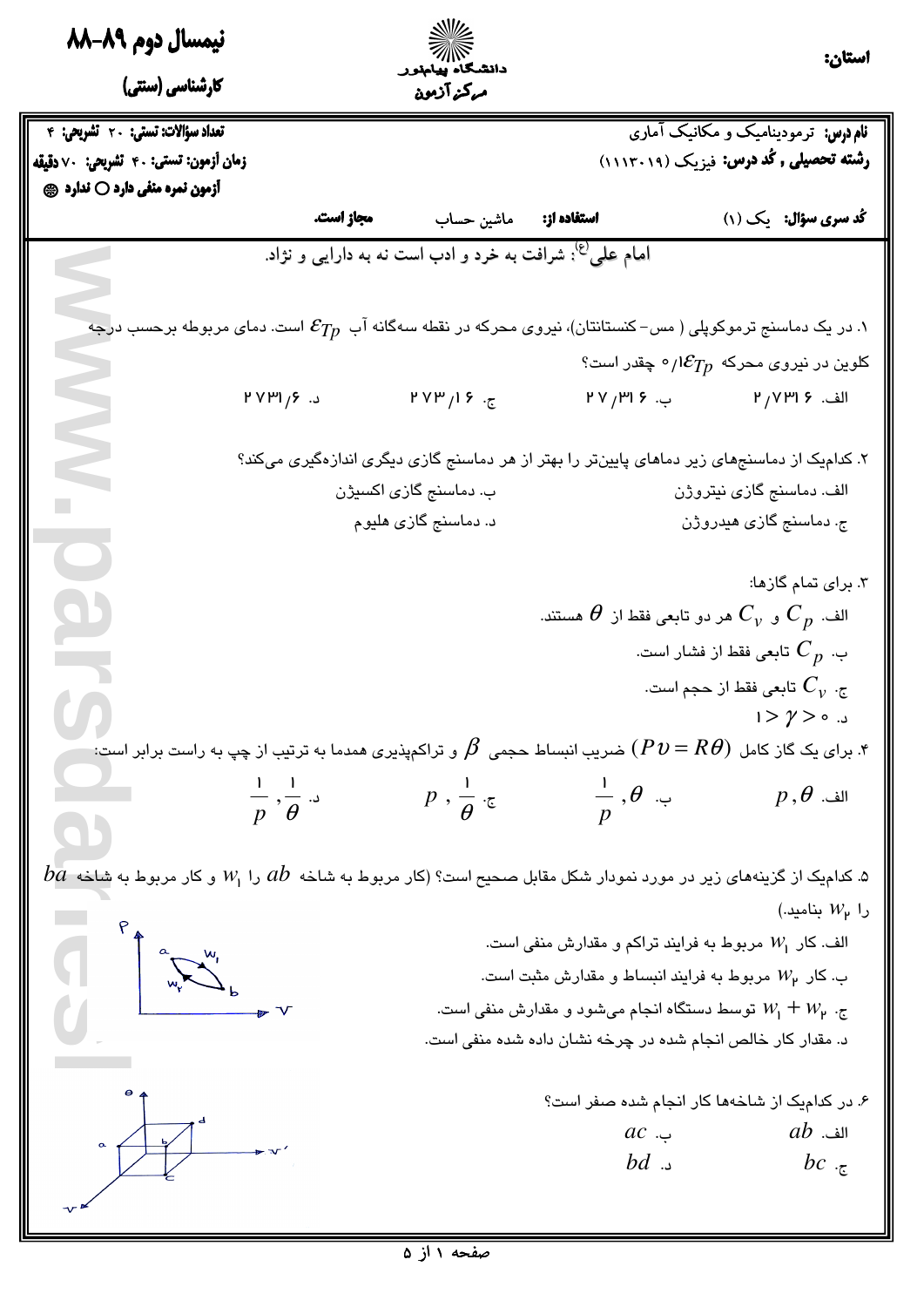| نیمسال دوم ۸۹-۸۸                                                                                                                                                            |                                                          |                                                                                                                                                                                   | استان:                                                                  |
|-----------------------------------------------------------------------------------------------------------------------------------------------------------------------------|----------------------------------------------------------|-----------------------------------------------------------------------------------------------------------------------------------------------------------------------------------|-------------------------------------------------------------------------|
| کارشناسی (سنتی)                                                                                                                                                             | مركز آزمون                                               |                                                                                                                                                                                   |                                                                         |
| تعداد سؤالات: تستى: ٢٠ تشريحى: ٢                                                                                                                                            |                                                          |                                                                                                                                                                                   | <b>نام درس:</b> ترمودینامیک و مکانیک آماری                              |
| زمان أزمون: تستى: ۴۰ تشريحي: ∨دقيقه                                                                                                                                         |                                                          |                                                                                                                                                                                   | رشته تحصیلی , کُد درس: فیزیک (۱۱۱۳۰۱۹)                                  |
| أزمون نمره منفي دارد ○ ندارد ۞<br>مجاز است.                                                                                                                                 | ماشين حساب                                               | استفاده از:                                                                                                                                                                       | کُد سری سؤال: یک (۱)                                                    |
|                                                                                                                                                                             |                                                          |                                                                                                                                                                                   |                                                                         |
| ۷. تعداد معادله حالت و تعداد مختصات مستقل ترمودینامیکی یک سیستم شامل یک جامد پارامغناطیسی، گاز کامل غیر مغناطیسی                                                            |                                                          |                                                                                                                                                                                   |                                                                         |
| و یک باتری برگشتپذیر که همگی بهوسیله دیواردهای گرمابر از یکدیگر جدا شدهاند بهترتیب از چپ به راست کدام است؟                                                                  |                                                          |                                                                                                                                                                                   |                                                                         |
|                                                                                                                                                                             |                                                          | الف ۳و ۲ به ۳و ۴ سمع تر ۳و ۵ سمع د ۳و ۶ سمع است د سر ۳و ۴ سمع است د سر ۳و ۴ سمع است که د سر ۳و ۱۳و ش                                                                              |                                                                         |
|                                                                                                                                                                             |                                                          |                                                                                                                                                                                   |                                                                         |
| . در گسترهٔ فشارهای ۰ تا ۴۰ اتمسفر رابطه بین $p$ گاز کامل برحسب $\frac{1}{n}$ در بسط ویریال به چه صورتی است؟                                                                |                                                          |                                                                                                                                                                                   |                                                                         |
| د. توانی با نمای مثبت                                                                                                                                                       | ب. توانی با نمای منفی مسمع ج. نمایی                      |                                                                                                                                                                                   | الف. خطي                                                                |
| $\sigma_{_{\rm I\!P}}(t\,,x_{_{\rm I\!P}},x_{_{\rm I\!P}}')=\sigma_{\rm I}(t\, \,,x_{\rm I}\,,x_{\rm I}^\prime)$ ۹. سطوح بیدرروی یک سیستم مرکب شامل دو سیستم بیدرروی ثابت   |                                                          |                                                                                                                                                                                   |                                                                         |
| بهصورت ثابت $\sigma_1,\sigma_1,\sigma_1,\sigma_1,\sigma_1,\sigma_1,\sigma_1$ را درنظر بگیرید. اگر $\lambda$ , $\lambda_\mathsf{p}$ , ضرایب فافی سیستمهای مورد نظر باشنه، در |                                                          |                                                                                                                                                                                   |                                                                         |
|                                                                                                                                                                             |                                                          |                                                                                                                                                                                   | این صورت کدامیک از گزینههای زیر صحیح است؟                               |
|                                                                                                                                                                             | $\frac{\partial \overline{\sigma}}{\partial x_1} = -1$ . | $\overline{\lambda}d\overline{\sigma}=\lambda_{\!\scriptscriptstyle{1}}d\sigma_{\!\scriptscriptstyle{1}}+\lambda_{\!\scriptscriptstyle{p}}d\sigma_{\!\scriptscriptstyle{p}}$ الف. |                                                                         |
|                                                                                                                                                                             | $\overline{\lambda}$ $d\overline{\sigma}$                |                                                                                                                                                                                   |                                                                         |
|                                                                                                                                                                             | $\overline{\lambda} = \overline{d\sigma}$ .              |                                                                                                                                                                                   | $\frac{\partial \overline{\sigma}}{\partial t} \neq \circ \cdot \sigma$ |
|                                                                                                                                                                             |                                                          |                                                                                                                                                                                   |                                                                         |
|                                                                                                                                                                             |                                                          | ۱۰. کدامیک از فرایندهای زیر در چرخه کارنوی گاز کامل وجود دارد؟                                                                                                                    |                                                                         |
| ب. بیدرروی برگشتپذیر– همدما                                                                                                                                                 |                                                          | الف. بیدرروی برگشتپذیر– بیدرروی برگشتناپذیر                                                                                                                                       |                                                                         |
| د. بیدرروی برگشتپذیر– هم حجم                                                                                                                                                |                                                          |                                                                                                                                                                                   | ج. بىدرروى برگشتناپذير– همدما                                           |
|                                                                                                                                                                             |                                                          |                                                                                                                                                                                   | ۱۱. شکل زیر چه چرخهای را نشان میدهد؟                                    |
|                                                                                                                                                                             |                                                          | ب. چرخه استرلینگ                                                                                                                                                                  | الف. چرخه رانکين                                                        |
|                                                                                                                                                                             |                                                          | د. چرخه اتو                                                                                                                                                                       | ج. چرخه دیزل                                                            |
|                                                                                                                                                                             |                                                          |                                                                                                                                                                                   |                                                                         |
|                                                                                                                                                                             |                                                          |                                                                                                                                                                                   |                                                                         |
|                                                                                                                                                                             |                                                          |                                                                                                                                                                                   |                                                                         |
|                                                                                                                                                                             |                                                          |                                                                                                                                                                                   |                                                                         |
|                                                                                                                                                                             |                                                          |                                                                                                                                                                                   |                                                                         |
|                                                                                                                                                                             |                                                          |                                                                                                                                                                                   |                                                                         |
|                                                                                                                                                                             |                                                          |                                                                                                                                                                                   |                                                                         |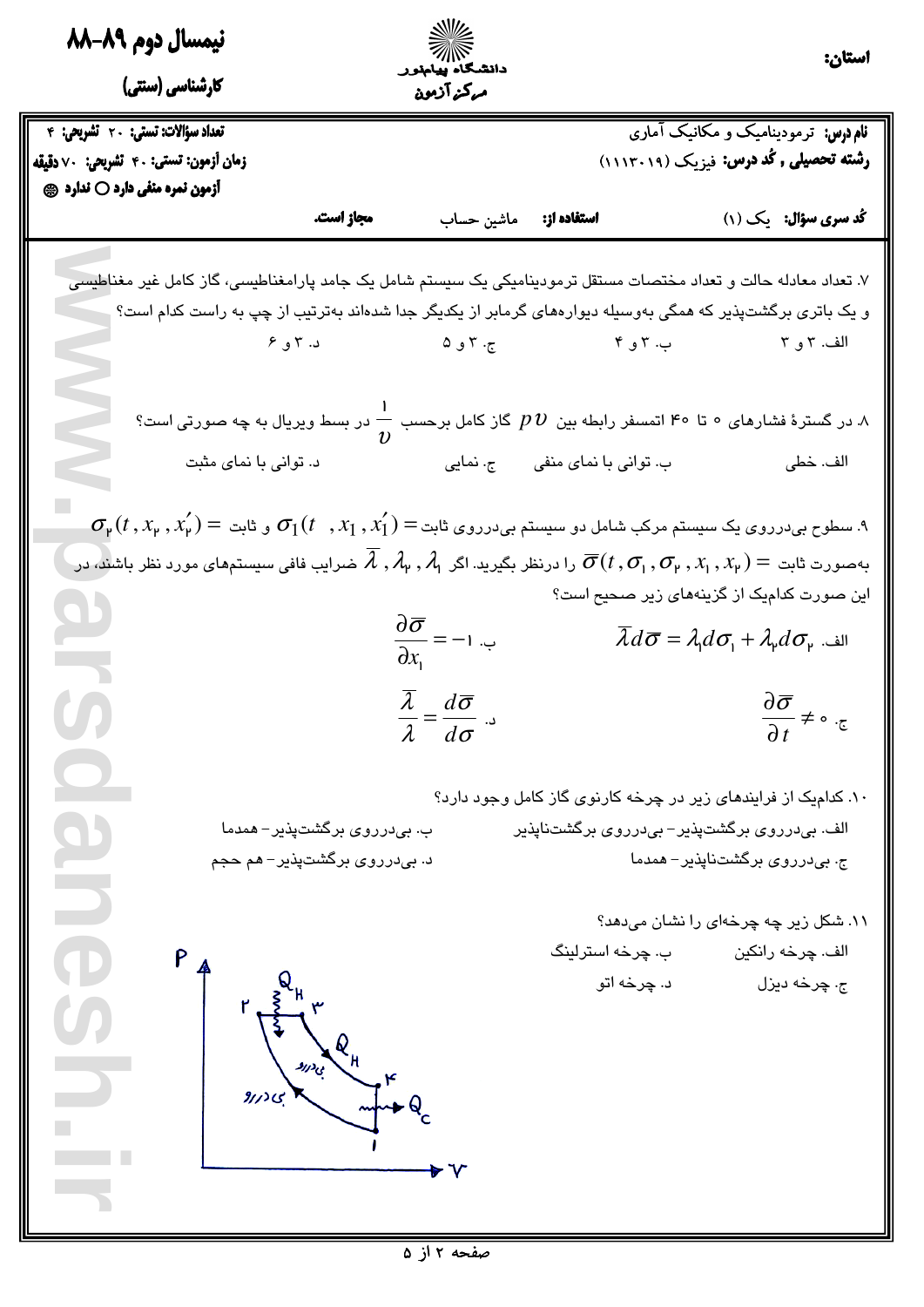| نیمسال دوم ۸۹-۸۸                                                                                                                                                                                                                                                                                                                             |                                                                                                 | \\\\\\``<br>دانشگاه پیامنور    |                                                                                                                    | استان:                                                                  |
|----------------------------------------------------------------------------------------------------------------------------------------------------------------------------------------------------------------------------------------------------------------------------------------------------------------------------------------------|-------------------------------------------------------------------------------------------------|--------------------------------|--------------------------------------------------------------------------------------------------------------------|-------------------------------------------------------------------------|
| کارشناسی (سنتی)                                                                                                                                                                                                                                                                                                                              |                                                                                                 | مركز آزمون                     |                                                                                                                    |                                                                         |
| تعداد سؤالات: تستى: ٢٠ تشريحى: ٢                                                                                                                                                                                                                                                                                                             |                                                                                                 |                                |                                                                                                                    | <b>نام درس:</b> ترمودینامیک و مکانیک آماری                              |
| زمان أزمون: تستى: ۴۰ تشريحي: √دقيقه                                                                                                                                                                                                                                                                                                          |                                                                                                 |                                |                                                                                                                    | رشته تحصیلی , کُد درس: فیزیک (۱۱۱۳۰۱۹)                                  |
| آزمون نمره منفي دارد ○ ندارد ۞                                                                                                                                                                                                                                                                                                               | مجاز است.                                                                                       | ا <b>ستفاده از:</b> ماشین حساب |                                                                                                                    | کُد سری سؤال: یک (۱)                                                    |
|                                                                                                                                                                                                                                                                                                                                              |                                                                                                 |                                |                                                                                                                    |                                                                         |
|                                                                                                                                                                                                                                                                                                                                              |                                                                                                 |                                |                                                                                                                    | ۱۲. در نمودار زیر در کدام فرایند دستگاه گرما جذب میکند؟                 |
|                                                                                                                                                                                                                                                                                                                                              |                                                                                                 |                                | ب. ۳ $\rightarrow$ ۳                                                                                               | $\rightarrow$ الف. $\rightarrow$ ا                                      |
| $\begin{picture}(180,10) \put(0,0){\line(1,0){155}} \put(10,0){\line(1,0){155}} \put(10,0){\line(1,0){155}} \put(10,0){\line(1,0){155}} \put(10,0){\line(1,0){155}} \put(10,0){\line(1,0){155}} \put(10,0){\line(1,0){155}} \put(10,0){\line(1,0){155}} \put(10,0){\line(1,0){155}} \put(10,0){\line(1,0){155}} \put(10,0){\line(1,0){155}}$ |                                                                                                 |                                | $\kappa \rightarrow \kappa$ د. ا                                                                                   | $\mu \rightarrow \kappa$ .                                              |
|                                                                                                                                                                                                                                                                                                                                              |                                                                                                 |                                |                                                                                                                    | ۱۳. کدام گزینه بهوسیله اصل موضوع کاراتئودوری توضیح داده نمیشود؟         |
|                                                                                                                                                                                                                                                                                                                                              |                                                                                                 |                                | الف. تمام فرایندهای بیدرروی برگشتپذیر، الزاماً بر روی یک سطح قرار نمیگیرند.                                        |                                                                         |
|                                                                                                                                                                                                                                                                                                                                              |                                                                                                 |                                | ب. اکثر فرایندهای طبیعی خود به خودی و برگشتناپذیرند.                                                               |                                                                         |
|                                                                                                                                                                                                                                                                                                                                              |                                                                                                 |                                | ج. این اصل پیامدی از قانون دوم ترمودینامیک است.                                                                    |                                                                         |
|                                                                                                                                                                                                                                                                                                                                              | د. دسترسی به حالتهای موجود در مجاورت هر حالت تعادل یک سیستم با فرایندهای بیدررو امکانپذیر نیست. |                                |                                                                                                                    |                                                                         |
|                                                                                                                                                                                                                                                                                                                                              |                                                                                                 |                                |                                                                                                                    | ۱۴. کدامیک از گزینههای زیر نتیجه آزمایش روسینی و فراندسن ن <u>یست</u> ؟ |
|                                                                                                                                                                                                                                                                                                                                              |                                                                                                 |                                | الف. هدف این آزمایش اندازهگیری $\frac{\partial u}{\partial p} ]_\theta$ از راه واداشتن گاز به یک انبساط همدما است. |                                                                         |
|                                                                                                                                                                                                                                                                                                                                              |                                                                                                 |                                | ب. مشاهده شد که $[\frac{du}{\partial p}]_\theta$ مستقل از فشار و فقط به دما بستگی دارد.                            |                                                                         |
| $\boldsymbol{a}$                                                                                                                                                                                                                                                                                                                             |                                                                                                 |                                | ج. در گسترهای از فشار یا دما، کمیت $\frac{\partial u}{\partial p} ]_\theta$ مساوی صفر است.                         |                                                                         |
| $\overline{\phantom{0}}$                                                                                                                                                                                                                                                                                                                     |                                                                                                 |                                | د. انرژی داخلی یک گاز حقیقی، فقط تابعی از دما است.                                                                 |                                                                         |
|                                                                                                                                                                                                                                                                                                                                              |                                                                                                 |                                |                                                                                                                    | ۰۱۵ کدام گزینه صحیح ن <u>ی</u> ست؟                                      |
| $\bullet$                                                                                                                                                                                                                                                                                                                                    |                                                                                                 |                                | الف. کار همواره میتواند به گرما تبدیل شود، بدون اینکه حالت سیستم را تغییر دهد.                                     |                                                                         |
|                                                                                                                                                                                                                                                                                                                                              |                                                                                                 |                                | ب. در حالت تبدیل کار به گرما، بازده دستگاه $\hspace{0.1 cm} \%$ است.                                               |                                                                         |
|                                                                                                                                                                                                                                                                                                                                              |                                                                                                 |                                |                                                                                                                    | ج. انتقال کار به گرما میتواند دائمی باشد.                               |
|                                                                                                                                                                                                                                                                                                                                              |                                                                                                 |                                | د. در انبساط همدمای یک گاز، گرما بدون تغییر حالت گاز، کاملاً به کار تبدیل میشود.                                   |                                                                         |
|                                                                                                                                                                                                                                                                                                                                              |                                                                                                 |                                |                                                                                                                    | ۱۶. کدامیک از تبدیلات زیر بیانگر تابع آنتالپی است؟                      |
| $H+PV$ د.                                                                                                                                                                                                                                                                                                                                    |                                                                                                 | $U + PV - TS$ .                |                                                                                                                    | $U + PV$ الف. $U - TS$ .                                                |
|                                                                                                                                                                                                                                                                                                                                              |                                                                                                 |                                |                                                                                                                    |                                                                         |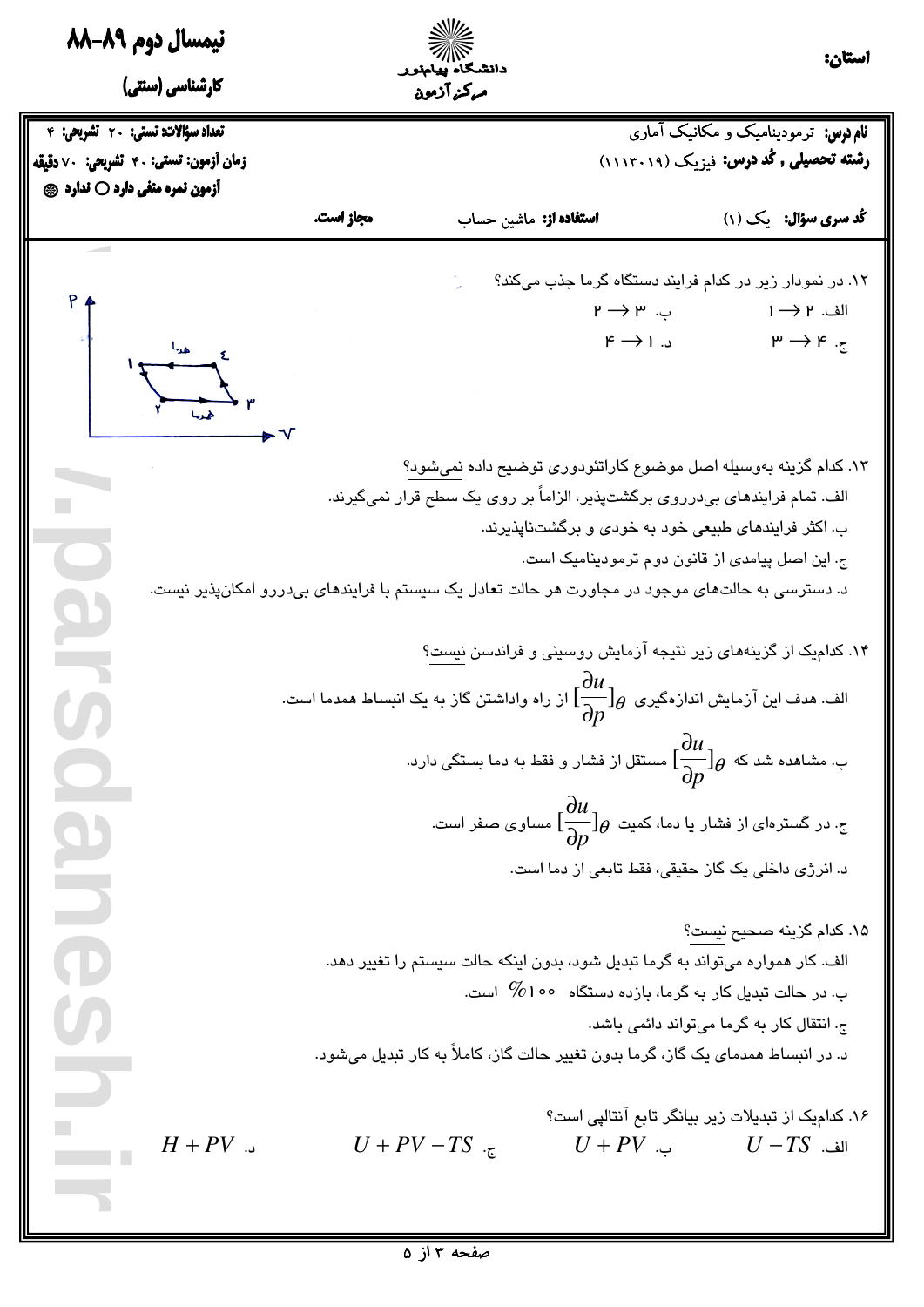| نیمسال دوم ۸۹-۸۸                                                                                                            |                                                                        | ۱۱۱۱۷۰/<br>دانشگاه پیامنور    |                                                                                                                                       | استان:                                                                                                                                   |
|-----------------------------------------------------------------------------------------------------------------------------|------------------------------------------------------------------------|-------------------------------|---------------------------------------------------------------------------------------------------------------------------------------|------------------------------------------------------------------------------------------------------------------------------------------|
| کارشناسی (سنتی)                                                                                                             |                                                                        | مركز آزمون                    |                                                                                                                                       |                                                                                                                                          |
| تعداد سؤالات: تستى: ٢٠ تشريحى: ٢                                                                                            |                                                                        |                               |                                                                                                                                       | <mark>نام درس: ترمودینامیک و مکانیک آماری</mark>                                                                                         |
| زمان أزمون: تستى: ۴۰ تشريحي: ∨دقيقه                                                                                         |                                                                        |                               |                                                                                                                                       | رشته تحصیلی , کُد درس: فیزیک (۱۱۱۳۰۱۹)                                                                                                   |
| آزمون نمره منفي دارد ○ ندارد ۞                                                                                              | مجاز است.                                                              | <b>استفاده از:</b> ماشین حساب |                                                                                                                                       | کُد سری سؤال: یک (۱)                                                                                                                     |
|                                                                                                                             |                                                                        |                               |                                                                                                                                       |                                                                                                                                          |
| Ź                                                                                                                           |                                                                        |                               |                                                                                                                                       | ۱۷. کدامیک از روشهای زیر برای اندازهگیری ضریب انبساط خطی جامدات مناسب نیست؟                                                              |
|                                                                                                                             |                                                                        | ب. تغيير ظرفيت الكتريكي       | الف. فریزهای تداخلی نور مرئی                                                                                                          |                                                                                                                                          |
|                                                                                                                             |                                                                        | د. تغییر شدت نور              |                                                                                                                                       | ج. روش سرعت موج طولی                                                                                                                     |
|                                                                                                                             |                                                                        |                               |                                                                                                                                       | ۱۸. کدامیک از گزینههای زیر صحیح نیست؟                                                                                                    |
|                                                                                                                             |                                                                        |                               | الف. در صفر مطلق ظرفیتهای گرمایی $C_P\, ,C_P$ با هم برابرند.                                                                          |                                                                                                                                          |
| $\leq$                                                                                                                      |                                                                        |                               | ب. وقتی $\left.\circ\right.=\frac{\partial V}{\partial T}\right _P=C_V$ ب. وقتی $\left(\frac{\partial V}{\partial T}\right)_P=0$ است. |                                                                                                                                          |
|                                                                                                                             |                                                                        |                               |                                                                                                                                       |                                                                                                                                          |
|                                                                                                                             |                                                                        |                               |                                                                                                                                       | ی. $C_P$ هرگز نمیتواند کمتر از $V_V$ بشود.                                                                                               |
|                                                                                                                             |                                                                        |                               | د. در آزمایشگاه معمولاً اندازهگیری بر روی ظرفیت گرمایی جامدات و مایعات در حجم ثابت انجام میگیرد.                                      |                                                                                                                                          |
| ۱۹. تعداد راههایی که میتوان دو ذره را بین چهار حالت کوانتومی و سه ذره را بین دو حالت کوانتومی توزیع نمود، کدام است؟         |                                                                        |                               |                                                                                                                                       |                                                                                                                                          |
|                                                                                                                             |                                                                        |                               | الف. ١٣٨٥ - ب. ٩ <mark>۶٥ - ج. ٨۵٥ - ج. ٢٥٥ - د. ٢٩٥</mark>                                                                           |                                                                                                                                          |
|                                                                                                                             |                                                                        |                               |                                                                                                                                       |                                                                                                                                          |
|                                                                                                                             |                                                                        |                               |                                                                                                                                       | ۲۰. کدام <sub>ل</sub> ک از روابط زیر، بیانگر فرایند ایستاوار بیدررو برای یک سیستم هیدروستاتیکی ن <u>یست</u> ؟                            |
|                                                                                                                             | $\left(\frac{\partial P}{\partial V}\right)_{S} = -\gamma \frac{V}{P}$ |                               |                                                                                                                                       | $\theta V^{\gamma-1}$ الف. ثابت $^=$                                                                                                     |
| $\bullet$                                                                                                                   |                                                                        |                               |                                                                                                                                       |                                                                                                                                          |
|                                                                                                                             | $W = C_v(\theta_i - \theta_f)$                                         |                               |                                                                                                                                       | $PV^{\gamma} = \frac{1}{\gamma}$ . ثابت                                                                                                  |
| $\boldsymbol{\omega}$                                                                                                       |                                                                        |                               |                                                                                                                                       |                                                                                                                                          |
|                                                                                                                             |                                                                        | « ســؤالات تشريحــى »         |                                                                                                                                       |                                                                                                                                          |
| $\Box$                                                                                                                      |                                                                        | « بارم هر سؤال ۱/۷۵ نمره »    |                                                                                                                                       |                                                                                                                                          |
|                                                                                                                             |                                                                        |                               |                                                                                                                                       |                                                                                                                                          |
| $\bigodot$                                                                                                                  |                                                                        |                               |                                                                                                                                       |                                                                                                                                          |
| <b>CA</b>                                                                                                                   |                                                                        |                               |                                                                                                                                       | ا. معادله حالت یک جسم کشسان ایدهال با سطح مقطع $A$ بهصورت $\displaystyle\left(\frac{L}{L_{\circ}}\!-\!\frac{L^{''}}{L^{''}}\right)$ است. |
|                                                                                                                             |                                                                        |                               | الف. مدول همدمای یانگ و ضریب انبساط طولی جسم را بدست آورید و مقادیر آنها را در کشش صفر بیان نمائید.                                   |                                                                                                                                          |
|                                                                                                                             |                                                                        |                               | ب. کار انجام شده در دمای ثابت وقتی طول جسم از $L_\circ$ به $L_\circ$ ۲ تغییر میکند چقدر است؟                                          |                                                                                                                                          |
| . هر گاه معادله حاکم بر فرایندی در این سیم را بهصورت $g\left(F,L\right)=\dfrac{dF}{dL}$ بنویسیم، تابع $g$ را محاسبه نمائید. |                                                                        |                               |                                                                                                                                       |                                                                                                                                          |
|                                                                                                                             |                                                                        |                               |                                                                                                                                       |                                                                                                                                          |
|                                                                                                                             |                                                                        |                               |                                                                                                                                       |                                                                                                                                          |
|                                                                                                                             |                                                                        |                               |                                                                                                                                       |                                                                                                                                          |